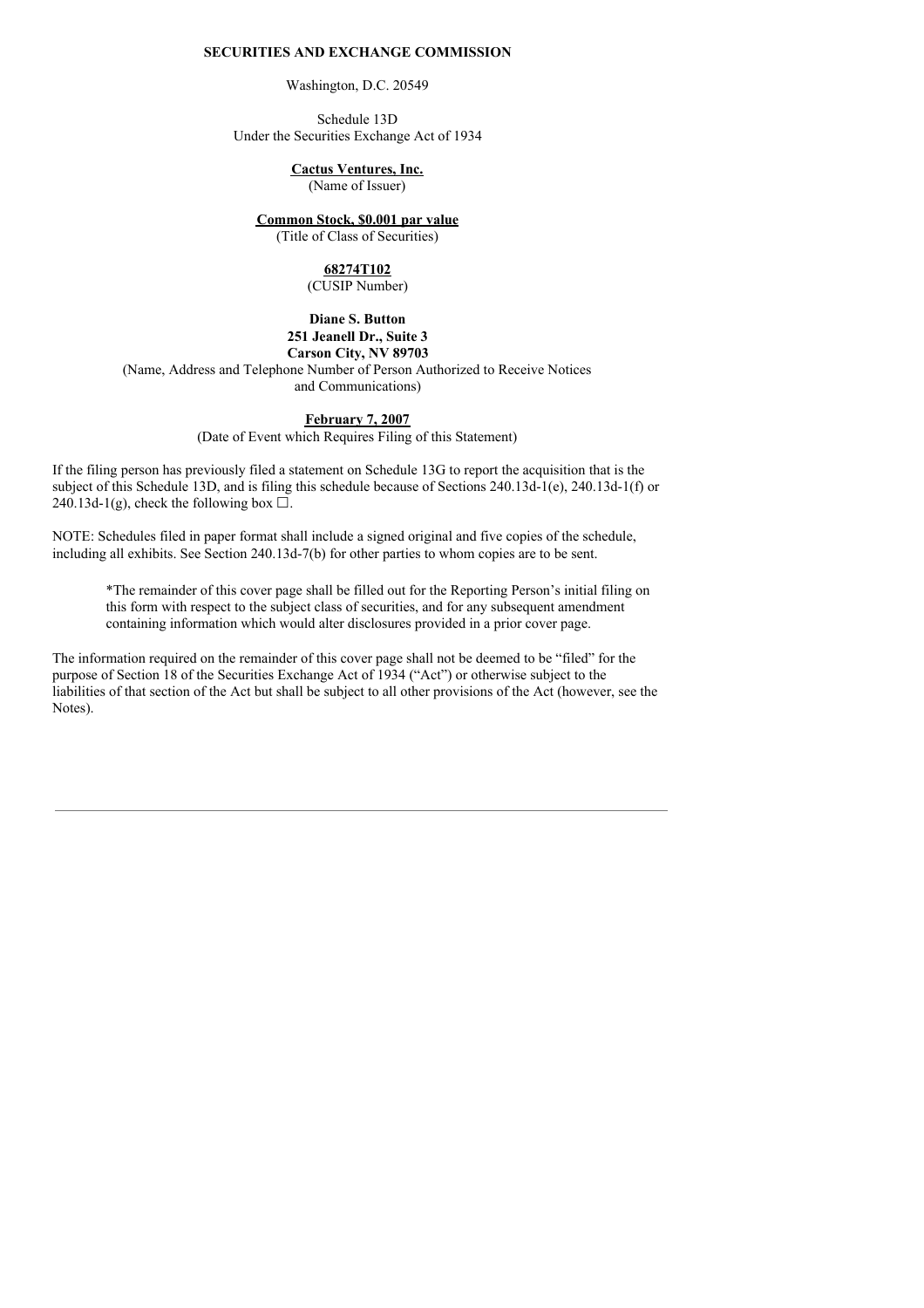# CUSIP No. 68274T102

(1) Names of Reporting Persons and I.R.S. Identification Nos. of Such Persons (entities only)

Diane S. Button

- (2) Check the Appropriate Box if a Member of a Group (See Instructions) (a)
	- (b)
- (3) SEC Use Only  $\Box$
- (4) Source of Funds (See Instructions):

(5) Check if Disclosure of Legal Proceedings is Required Pursuant to Items 2(d) or 2(e)

N/A

(6) Citizenship or Place of Organization

United States

| Number of<br><b>Shares</b>       | (7) Sole Voting Power:            | 20,000,000 |
|----------------------------------|-----------------------------------|------------|
| Beneficially<br>Owned by<br>Each | (8) Shared Voting Power:          |            |
| Reporting<br>Person with:        | (9) Sole Dispositive Power:       | 20,000,000 |
|                                  | (10) Shared Dispositive<br>Power: |            |

(11) Aggregate Amount Beneficially Owned by Each Reporting Person:

20,000,000

(12) Check if the Aggregate Amount in Row (11) Excludes Certain Shares (See Instructions)

# $\Box$

(13) Percent of Class Represented by Amount in Row (11):

89.65%

(14) Type of Reporting Person (See Instructions):

IN

2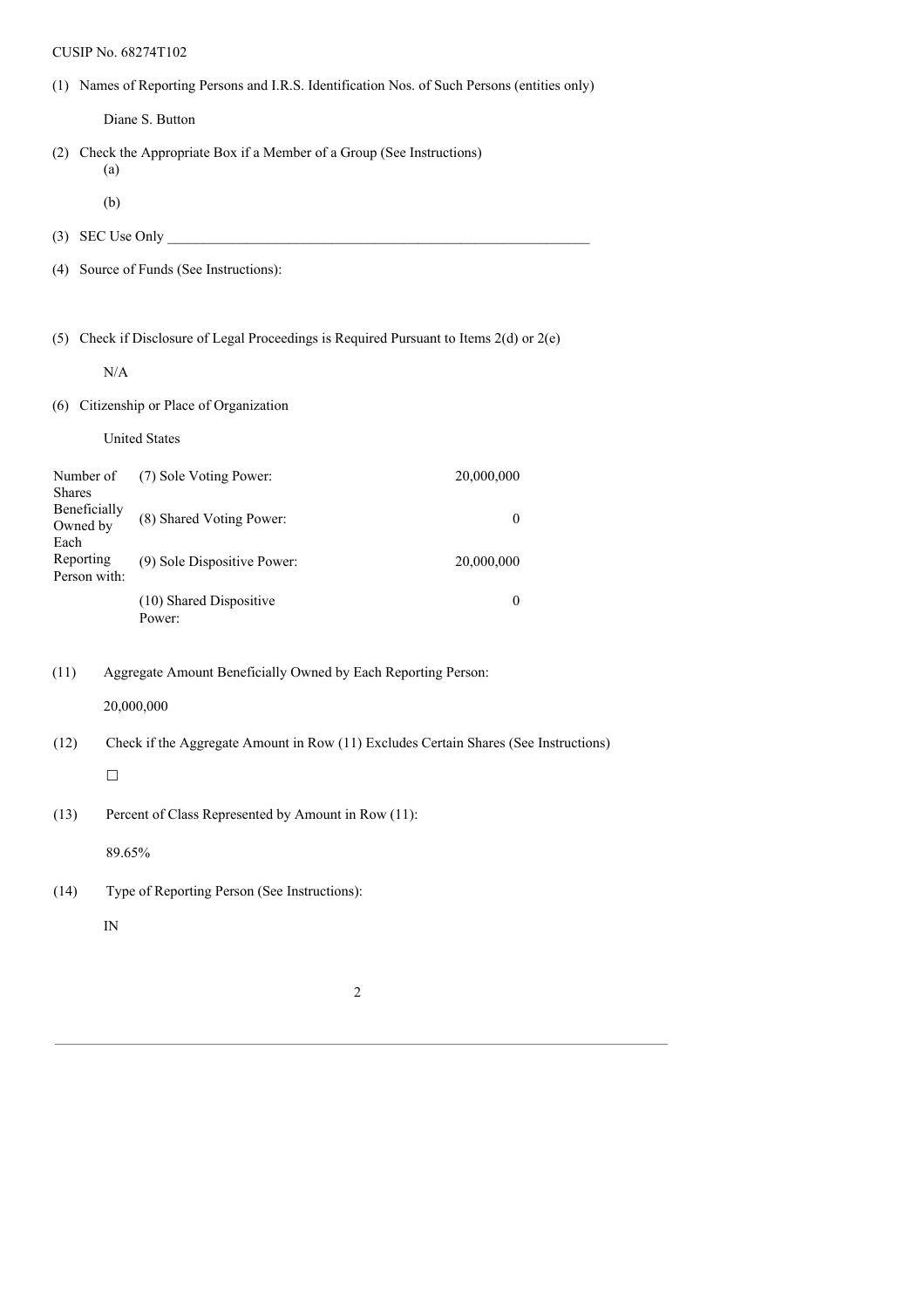### **Item 1. Security and Issuer.**

Name and address of principal executive offices of Issuer:

Cactus Ventures, Inc. 251 Jeanell Dr., Suite 3 Carson City, NV 89703

Common Stock, \$0.001 par value (the "Common Stock")

#### **Item 2. Identity and Background.**

(a) Name of person filing:

Diane S. Button

(b) Residence or Business Address:

251 Jeanell Dr., Suite 3 Carson City, NV 89703

(c) Principal occupation:

Independent Insurance Sales Agent

(d) Criminal proceedings:

During the last five years, Ms. Button has not been convicted in any criminal proceeding.

(e) Civil Proceedings:

During the last five years, Ms. Button has not been a party to any civil proceedings of a judicial or administrative body of competent jurisdiction as a result of which that person would have been subject to any judgment, decree or final order enjoining future violations of or prohibiting or mandating activities subject to Federal or State Securities laws or finding any violation with respect to such laws.

(f) Citizenship or Place of Organization:

United States

### **Item 3. Source and Amount of Funds or Other Consideration.**

On July 1, 2006, the Company issued 20,000,000 shares of common stock to Diane S. Button for \$2,000 cash. The shares were issued pursuant to an exemption from registration under Section 4(2) of the Securities Act and no commissions were paid relating to the sale of stock.

### **Item 4. Purpose of the Transaction.**

Ms. Button does not have any plans or proposals that relates to or would result in any of the actions enumerated in Item 4 of Schedule 13D.

3